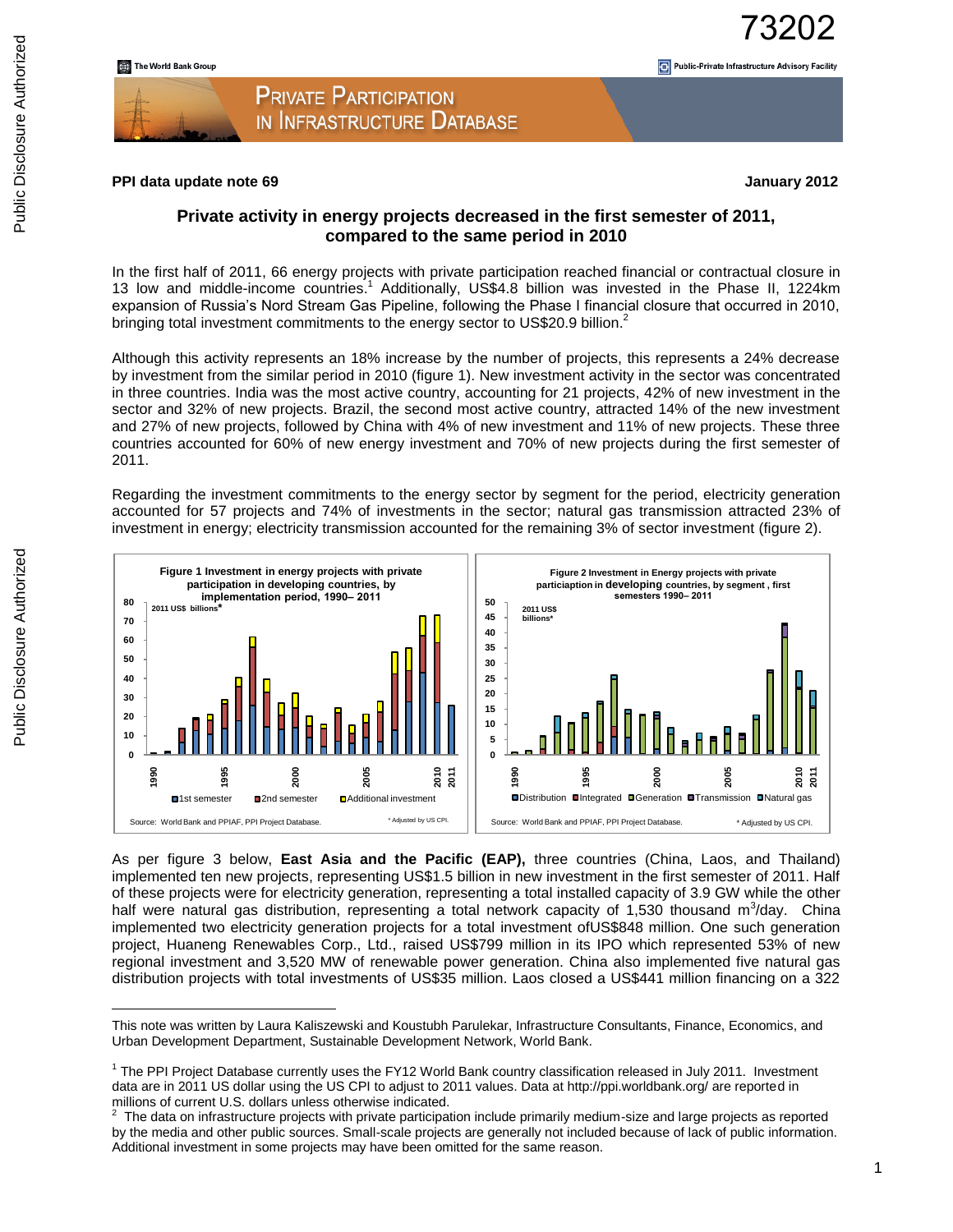### **PRIVATE PARTICIPATION** IN INFRASTRUCTURE DATABASE

MW hydroelectric generation project; 80% of the plant generated electricity was to be sold to Vietnam. Thailand had two additional electricity generation projects representing a total investment of US\$192 million and generation capacity of 42.7 MW.



In **Europe and Central Asia (ECA)**, three countries (Georgia, the Russian Federation, and Turkey) implemented 9 new projects, representing US\$427 million in new investment for the 2011 first semester. Eight of these projects were power generation plants, with seven hydro-power projects in Turkey adding up to a total generation capacity of 81 MW and US\$271 million of investment. Of these, six were lease contracts adding up to 32 MW as part of the Turkish Privatization Administration's efforts to reform the energy sector by privatizing most of its generation and distribution network. The additional two were greenfield projects, adding 136 MW of new installed capacity. A cross-border hydropower plant project was implemented between Turkey and Georgia, designed to export power to Turkey for nine months of the year, adding up to 87 MW and costing US\$156 million. Apart from Nordstream Phase II pipeline, the Russian Federation saw the signing of a management contract for an electricity distribution project in West Siberia.

In **Latin America and the Caribbean (LAC),** four countries (Brazil, Mexico, Panama, Peru) implemented 24 new projects – including 22 power generation projects and 2 transmission projects – representing US\$4.5 billion in new investment in 2011 first semester. Of these projects, eighteen were in Brazil including seventeen greenfield power plants with a total capacity of 1.723 GW involving US\$2.6 billion of investment, and one electricity transmission project with 987 kilometers (km) at an investment of US\$190 million. As in 2010, Mexico was the second most active country in the region in 2011 with four projects comprising one 433MW combined cycle power plant costing US\$420 million and three wind farms of 101.5MW each totaling US\$600 million in investment. In Panama, the Dos Mares Hydroelectric Complex consisting of three hydro power plants adding up to 118 MW attracted US\$450 million in investment. Peru attracted US\$230 million of investment in a greenfield 517 km energy transmission project. In addition, the government of Belize expropriated 70% of the assets (all shares owned by Fortis Inc. of Canada) of previously privatized Belize Electricity Limited.

In **South Asia (SA),** two countries (India and Pakistan) implemented 22 new projects, representing US\$9.3 billion in new investment for the period. Most of the investment was in India with twenty new power generation projects totaling 7.534 GW of new capacity involving US\$8.6 billion of investment. Within power generation, renewable energy projects attracted significant investment including six solar projects adding 89 MW of capacity at a cost of US\$265 million and four wind projects adding 346 MW of capacity at a cost of US\$478 million. India also closed financing on a US\$222 million, 454 kilometer transmission line project. Pakistan attracted private investment of US\$500 million in a 404 MW combined cycle gas-fired power generation plant.

In **Sub-Saharan Africa (SSA),** Zambia closed a US\$230 million financing for the Itezhi-Tezhi project during the first semester of 2011. The project added 120MW of hydropower generation capacity to Zambia's power sector.

No new project was reported in the **Middle East and North Africa (MENA)** region.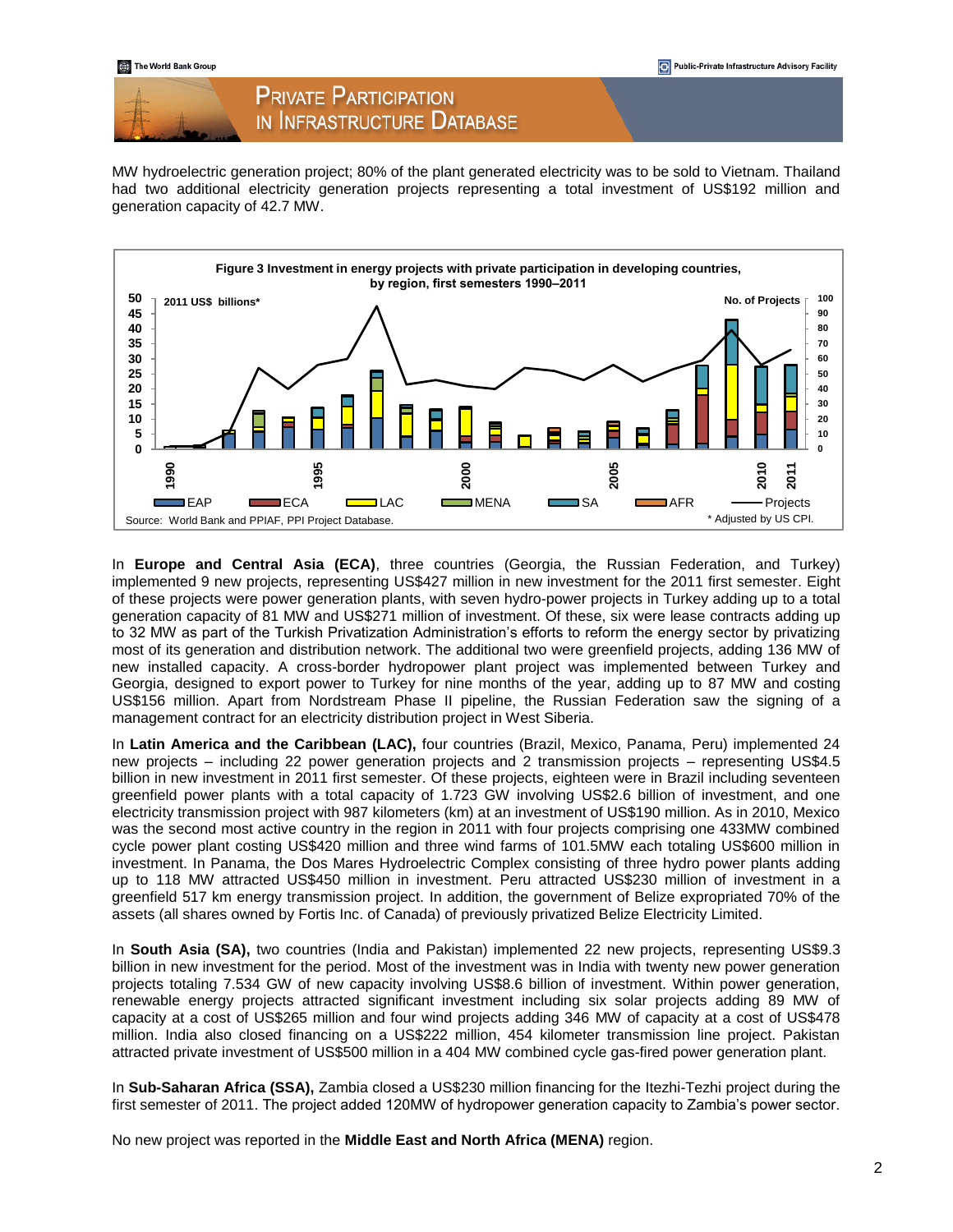

#### **Table 1. Projects with private participation in the energy sector reaching financial or contractual closing in the first semester of 2011**

|                | <b>East Asia and Pacific</b> |                                                                     |                                 |                             |                                               |                                             |                                                            |  |
|----------------|------------------------------|---------------------------------------------------------------------|---------------------------------|-----------------------------|-----------------------------------------------|---------------------------------------------|------------------------------------------------------------|--|
|                | <b>Country</b>               | <b>Project name</b>                                                 | <b>Type of PPI</b><br>(Subtype) | <b>Segment</b>              | <b>Capacity</b>                               | <b>Total</b><br><b>Investment</b><br>$\ast$ | <b>Sponsor</b>                                             |  |
| 1              | China                        | Guangdong Dapu County LNG<br>Project                                | Greenfield<br>project<br>(BOT)  | Natural gas<br>distribution | 500 Cubic<br>meters per<br>day<br>(thousands) | 7.64                                        | China Gas Holdings Limited<br>(100% / Hong Kong, China)    |  |
| 2              | China                        | Guangdong Wuhua County LNG<br>Project                               | Greenfield<br>project<br>(BOT)  | Natural gas<br>distribution | 500 Cubic<br>meters per<br>day<br>(thousands) | 7.64                                        | China Gas Holdings Limited<br>(100% / Hong Kong, China)    |  |
| 3              | China                        | Huogiu County Pipeline Gas Project                                  | Greenfield<br>project<br>(BOT)  | Natural gas<br>distribution | Not<br>Available                              | 4.58                                        | China Gas Holdings Limited<br>(100% / Hong Kong, China)    |  |
| 4              | China                        | Huazhou City Pipelline Gas Project                                  | Greenfield<br>project<br>(BOT)  | Natural gas<br>distribution | Not<br>Available                              | 15.28                                       | China Gas Holdings Limited<br>(100% / Hong Kong, China)    |  |
| 5              | China                        | Liaoyuan City Solid Waste Power<br>Plant                            | Greenfield<br>project<br>(BOT)  | Electricity<br>generation   | 15 MW                                         | 48.9                                        | TianYing ST Group ( / China)                               |  |
| 6              | China                        | Pipeline Gas Supply in River East<br>Four Towns in Wangcheng County | Greenfield<br>project<br>(BOT)  | Natural gas<br>distribution | 530 Cubic<br>meters per<br>day<br>(thousands) | <b>Not</b><br>available                     | Xinao Gas Holdings Limited<br>(55% / China)                |  |
| $\overline{7}$ | China                        | Huaneng Renewables Corp., Ltd.<br><b>IPO</b>                        | Divestiture<br>(Partial)        | Electricity<br>generation   | 3520 MW                                       | 799                                         | Others (24% / China)                                       |  |
| 8              | Lao PDR                      | Xekaman 1 Hydropower Project                                        | Greenfield<br>project<br>(BOT)  | Electricity<br>generation   | 322 MW                                        | 441.6                                       | Song Da General<br>Construction Company (70%<br>/ Vietnam) |  |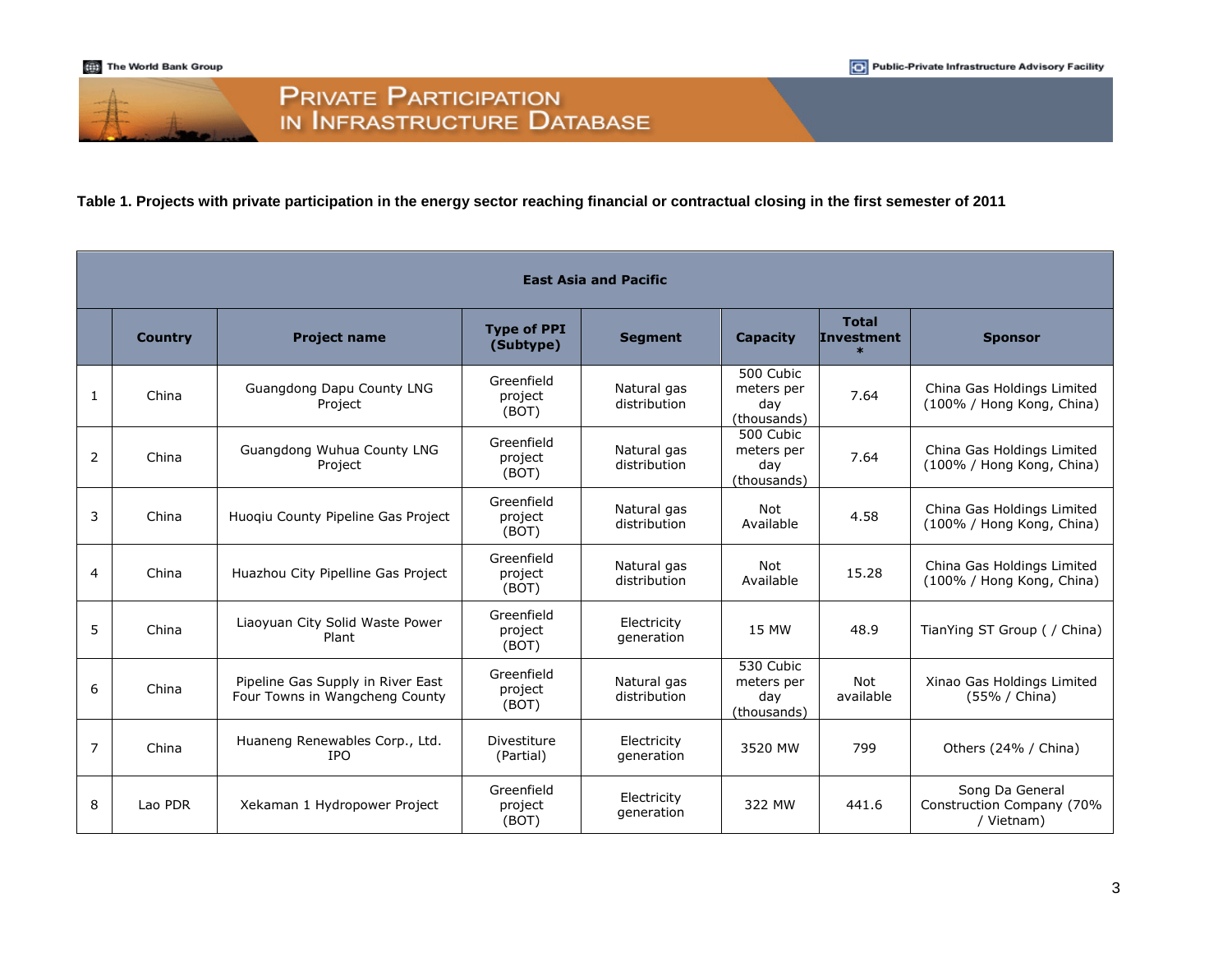The World Bank Group

| <b>PRIVATE PARTICIPATION</b> |  |
|------------------------------|--|
| IN INFRASTRUCTURE DATABASE   |  |

|    | Thailand | Loxley Solar Farm | Greenfield<br>project<br>(BOO) | Electricity<br>generation | 8.7 MW | 27     | Loxley Plc (45%) Thailand                                                                                  |
|----|----------|-------------------|--------------------------------|---------------------------|--------|--------|------------------------------------------------------------------------------------------------------------|
| 10 | Thailand | Solarta PV Power  | Greenfield<br>project<br>(BOO) | Electricity<br>generation | 34 MW  | 164.84 | Ratchaburi Electricity<br>Generating Holding Plc (49%<br>Yanhee Group<br>Thailand),<br>$(51\%$ / Thailand) |

|   | <b>Europe and Central Asia</b> |                                                                               |                                     |                           |                 |                                             |                                                                            |  |  |
|---|--------------------------------|-------------------------------------------------------------------------------|-------------------------------------|---------------------------|-----------------|---------------------------------------------|----------------------------------------------------------------------------|--|--|
|   | <b>Country</b>                 | <b>Project name</b>                                                           | <b>Type of PPI</b><br>(Subtype)     | <b>Segment</b>            | <b>Capacity</b> | <b>Total</b><br><b>Investment</b><br>$\ast$ | <b>Sponsor</b>                                                             |  |  |
| 1 | Turkey                         | Turuncova Finike River Hydro Plant<br>(Group 5)                               | Management<br>and lease<br>contract | Electricity<br>generation | 0.552 MW        | 2.76                                        | Fides Reklam Enerji Hizmet<br>Lojistik Turizm San. Tic.<br>(100% / Turkey) |  |  |
| 2 | Turkey                         | Camardi, Pinarbasi, Sizir River<br>Hydro Plant (Group 10)                     | Management<br>and lease<br>contract | Electricity<br>generation | 8.308 MW        | 69.7                                        | Kayseri ve Civari Elektrik<br>(100% / Turkey)                              |  |  |
| 3 | Turkey                         | Degirmendere, Karacay, Kuzuculu<br>River Hydro Plant (Group 11)               | Management<br>and lease<br>contract | Electricity<br>generation | 1.172 MW        | 7.02                                        | Ka-Fnih Enerji Uretim (100%<br>/ Turkey)                                   |  |  |
| 4 | Turkey                         | Bayburt Cemisgezek Girlevik River<br>Hydro Plant (Group 14)                   | Management<br>and lease<br>contract | Electricity<br>generation | 3.552 MW        | 29.05                                       | Boydak Holding (100% /<br>Turkey)                                          |  |  |
| 5 | Turkey                         | Cag, Otluca, Ultudere River Hydro<br>Plant (Group 16)                         | Management<br>and lease<br>contract | Electricity<br>generation | 16.32 MW        | 40.8                                        | Nas Enerji (100% / Turkey)                                                 |  |  |
| 6 | Turkey                         | Adilcevaz, Ahlat, malazgirt, Varto-<br>Sonmez River Hydro Plant (Group<br>17) | Management<br>and lease<br>contract | Electricity<br>generation | 2.103 MW        | 56.08                                       | Er Bu Insaat (100% /<br>Turkey)                                            |  |  |
| 7 | Turkey                         | Garzan Dam & HEPP Project                                                     | Greenfield<br>project<br>(Merchant) | Electricity<br>generation | 49 MW           | 65.5                                        | Fernas Energy (100% /<br>Turkey)                                           |  |  |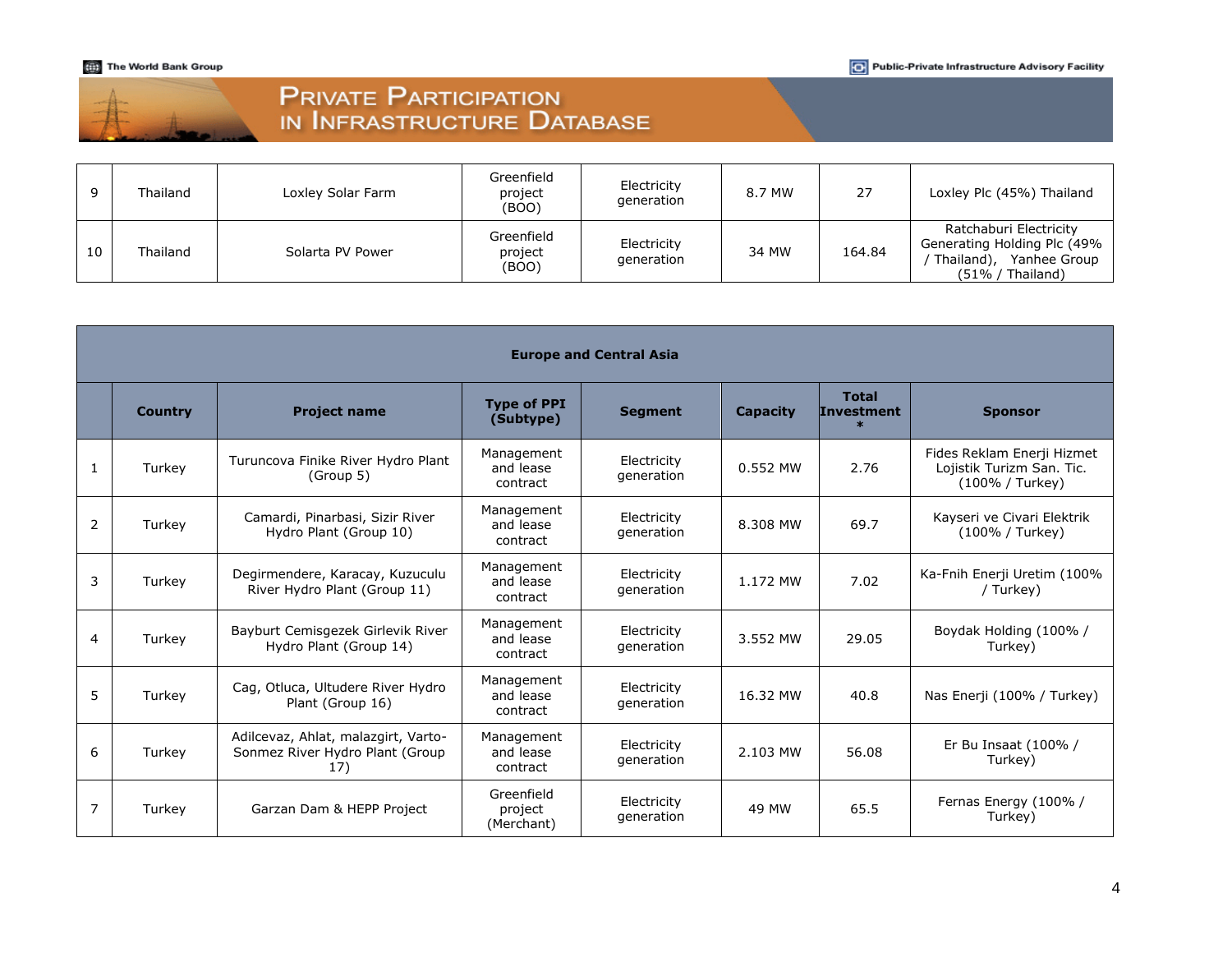The World Bank Group

| 丰 | <b>PRIVATE PARTICIPATION</b> |  |
|---|------------------------------|--|
|   | IN INFRASTRUCTURE DATABASE   |  |

| Turkey and<br>Georgia | Georgia Urban Enerji Ltd.       | Greenfield<br>project<br>(BOT)      | Electricity<br>generation   | 87 MW            | 156.5            | Anadolu Endustri Holding<br>A.S. (AEH) ( / Turkey) |
|-----------------------|---------------------------------|-------------------------------------|-----------------------------|------------------|------------------|----------------------------------------------------|
| Russian<br>Federation | OJSC Tomsk Distribution Company | Management<br>and lease<br>contract | Electricity<br>distribution | Not<br>available | Not<br>available | Electricite de France (100% /<br>France)           |

|   | <b>Latin America and the Caribbean</b> |                                                |                                 |                             |                 |                                             |                                                                              |  |  |
|---|----------------------------------------|------------------------------------------------|---------------------------------|-----------------------------|-----------------|---------------------------------------------|------------------------------------------------------------------------------|--|--|
|   | <b>Country</b>                         | <b>Project name</b>                            | <b>Type of PPI</b><br>(Subtype) | <b>Segment</b>              | <b>Capacity</b> | <b>Total</b><br><b>Investment</b><br>$\ast$ | <b>Sponsor</b>                                                               |  |  |
| 1 | <b>Brazil</b>                          | Alhandra I Wind Park                           | Greenfield<br>project<br>(BOO)  | Electricity<br>generation   | 6.3 MW          | 13.4                                        | Impel (100% / Spain)                                                         |  |  |
| 2 | <b>Brazil</b>                          | Linha Verde Transmissora de<br>Energia         | Greenfield<br>project<br>(BOT)  | Electricity<br>transmission | 987 KM          | 190                                         | Abengoa (51% / Spain)                                                        |  |  |
| 3 | Brazil                                 | Renova Wind Parks                              | Greenfield<br>project<br>(BOO)  | Electricity<br>generation   | 294.4 MW        | 695.6                                       | Renova Energia S.A. (100% /<br>Brazil)                                       |  |  |
| 4 | <b>Brazil</b>                          | Manque Seco 1 Wind Park                        | Greenfield<br>project<br>(BOO)  | Electricity<br>generation   | 26 MW           | 53                                          | Alubar Energia (49% /<br>Petrobras (51% /<br>Brazil),<br>Brazil)             |  |  |
| 5 | <b>Brazil</b>                          | Mangue Seco Wind Park 3 and 5                  | Greenfield<br>project<br>(BOO)  | Electricity<br>generation   | 52 MW           | 106                                         | Enercon GmbH (49% /<br>Germany), Petrobras (51%<br>/ Brazil)                 |  |  |
| 6 | Brazil                                 | Vitor Batista Adami Small Hydro<br>Power Plant | Greenfield<br>project<br>(BOT)  | Electricity<br>generation   | <b>25 MW</b>    | 63                                          | Jackson Empreendimentos<br>Ltda (50% / Brazil), Adami<br>S.A. (50% / Brazil) |  |  |
| 7 | Brazil                                 | Duke Energy Small Hydro Power<br>Plants        | Greenfield<br>project<br>(BOT)  | Electricity<br>generation   | 32 MW           | 102.5                                       | Duke Energy Corp. (100% /<br>United States)                                  |  |  |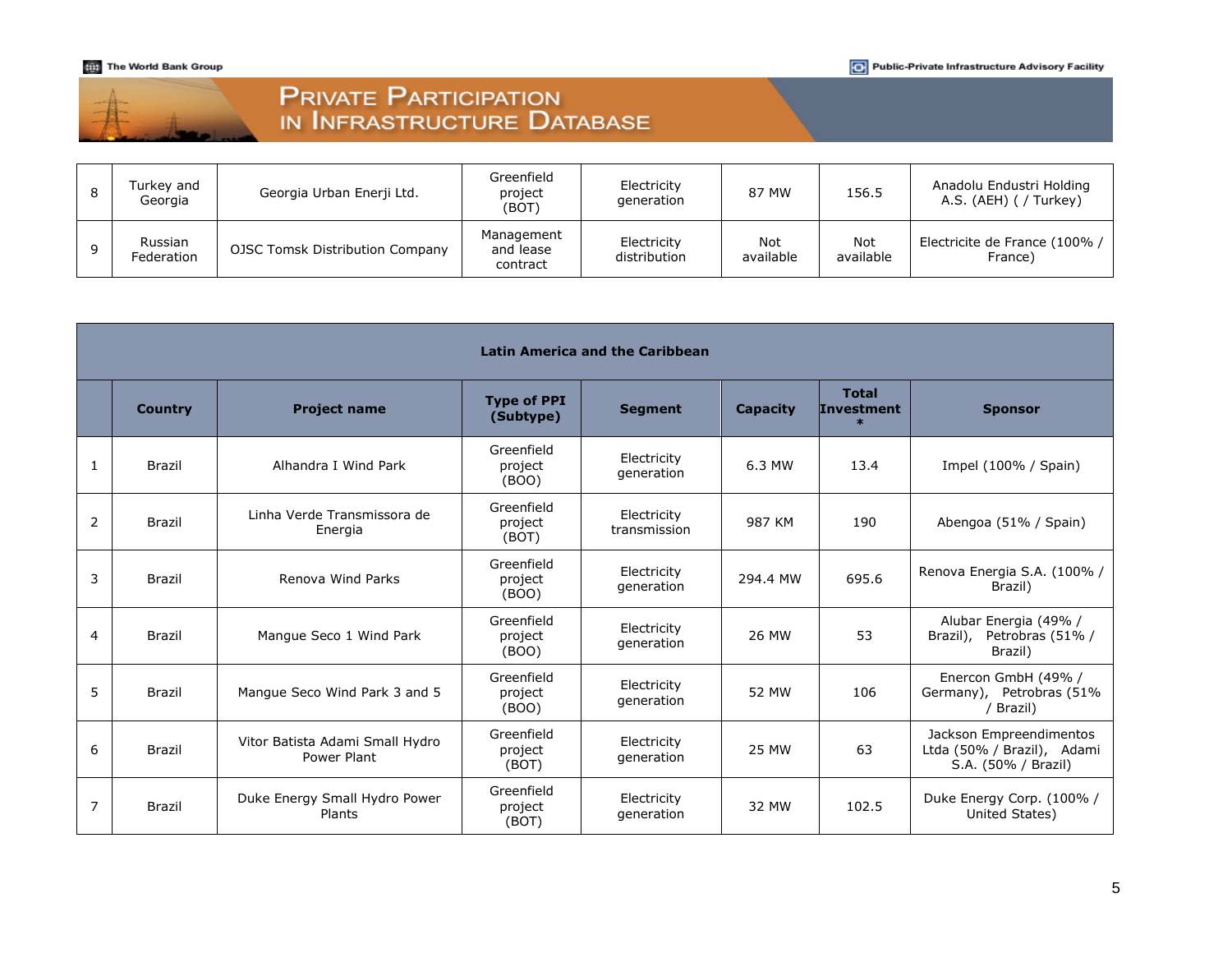# PRIVATE PARTICIPATION<br>IN INFRASTRUCTURE DATABASE

| 8  | <b>Brazil</b> | Queiroz Galvao Mucuri Energia S.A.                              | Greenfield<br>project<br>(BOT) | Electricity<br>generation | 22.5 MW  | 81.8             | Construtora Queiroz Galvao<br>(100% / Brazil)                                            |
|----|---------------|-----------------------------------------------------------------|--------------------------------|---------------------------|----------|------------------|------------------------------------------------------------------------------------------|
| 9  | <b>Brazil</b> | Cacimbaes Thermal Power Plant                                   | Greenfield<br>project<br>(BOO) | Electricity<br>generation | 127 MW   | 112              | Thermes (100% / Brazil)                                                                  |
| 10 | Brazil        | Decasa Thermal Power Plant                                      | Greenfield<br>project<br>(BOO) | Electricity<br>generation | 33 MW    | 45               | Jackson Empreendimentos<br>Ltda (100% / Brazil)                                          |
| 11 | <b>Brazil</b> | Jose de Alencar Thermal Power<br>Plant                          | Greenfield<br>project<br>(BOO) | Electricity<br>generation | 300 MW   | 288.3            | Grupo Bertin (100% / Brazil)                                                             |
| 12 | <b>Brazil</b> | Paranapanema Thermal Power Plant                                | Greenfield<br>project<br>(BOO) | Electricity<br>generation | 60 MW    | 62.8             | Umoe AS (100% / Norway)                                                                  |
| 13 | <b>Brazil</b> | Maracanau II Thermal Power Plant                                | Greenfield<br>project<br>(BOT) | Electricity<br>generation | 70 MW    | 93.8             | Thermes (50% / Brazil),<br>Grupo Equipav (25% /<br>Brazil), Grupo Bertin (25%<br>Brazil) |
| 14 | <b>Brazil</b> | Escolha Thermal Power Plant                                     | Greenfield<br>project<br>(BOT) | Electricity<br>generation | 337.6 MW | 528.4            | Trana Construcoes Ltda<br>(67% / Brazil), Thermes<br>(34% / Brazil)                      |
| 15 | <b>Brazil</b> | Companhia Energetica Rio das<br>Flores Small Hydro Power Plants | Greenfield<br>project<br>(BOT) | Electricity<br>generation | 3 MW     | 11.9             | Small local investors (75% /<br>Brazil)                                                  |
| 16 | <b>Brazil</b> | Palmeiras de Goias Thermal Power<br>Plant                       | Greenfield<br>project<br>(BOO) | Electricity<br>generation | 174.3 MW | 162.3            | Bolognesi Group (100% /<br>Brazil)                                                       |
| 17 | Brazil        | Sao Jose Colina Thermal Power<br>Plant                          | Greenfield<br>project<br>(BOO) | Electricity<br>generation | 83 MW    | Not<br>Available | Tereos (69% / France),<br>Petrobras (31% / Brazil)                                       |
| 18 | Brazil        | Gestamp's Serra de Santana Wind<br>Park                         | Greenfield<br>project<br>(BOT) | Electricity<br>generation | 77.4 MW  | 225.6            | Gestamp Renewables (100%<br>/ Spain)                                                     |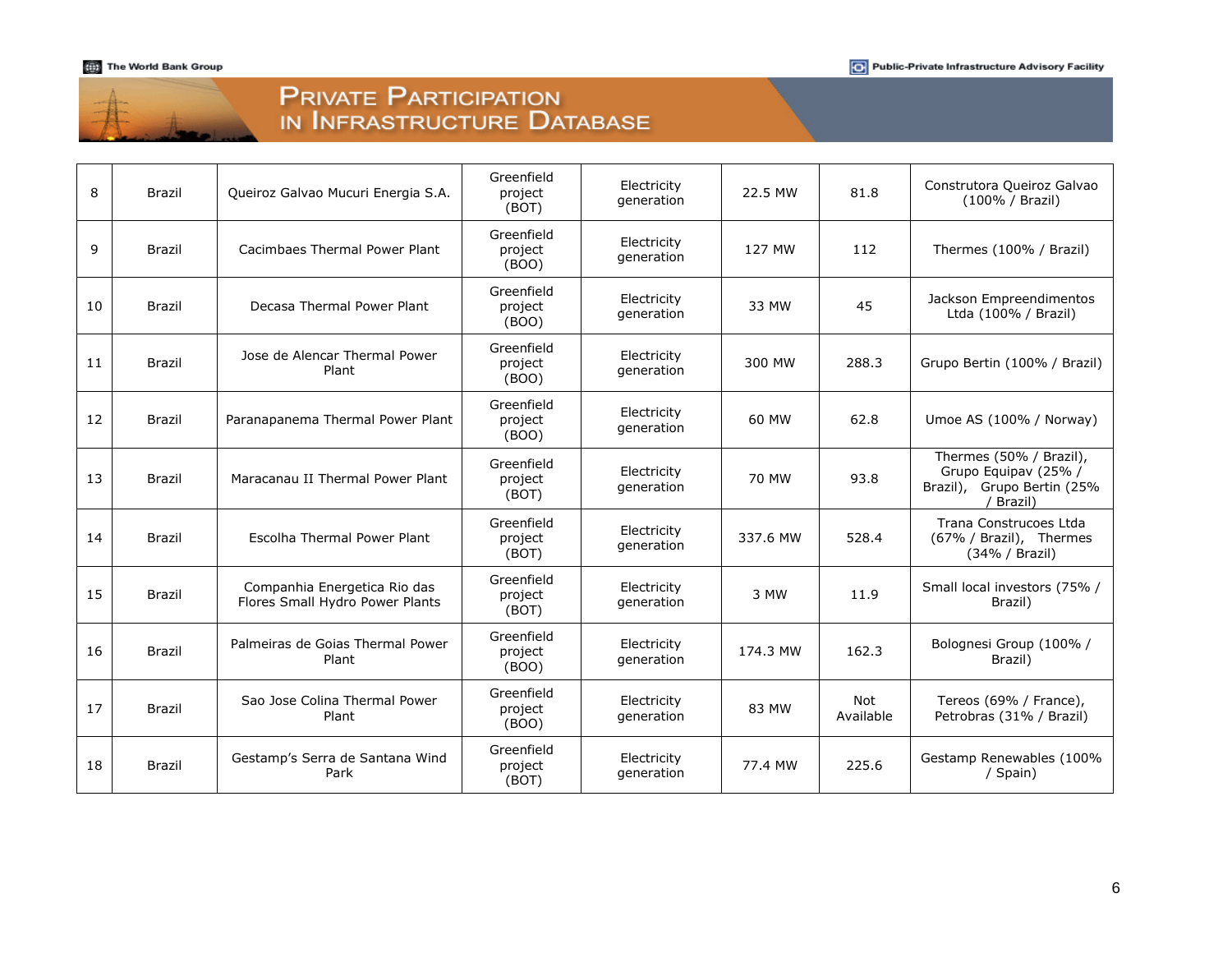# PRIVATE PARTICIPATION<br>IN INFRASTRUCTURE DATABASE

| 19 | Mexico | Norte II Combined Cycle Power<br>Plant | Greenfield<br>project<br>(BOT) | Electricity<br>generation   | 433 MW   | 420 | Korea Electric Power<br>Company (KEPCO) (56%/<br>Korea, Rep.), Samsung<br>Corporation (34% / Korea,<br>Rep.)                 |
|----|--------|----------------------------------------|--------------------------------|-----------------------------|----------|-----|------------------------------------------------------------------------------------------------------------------------------|
| 20 | Mexico | Oaxaca II Wind Farm                    | Greenfield<br>project<br>(BOO) | Electricity<br>generation   | 101.5 MW | 200 | Acciona (100% / Spain)                                                                                                       |
| 21 | Mexico | Oaxaca III Wind Farm                   | Greenfield<br>project<br>(BOO) | Electricity<br>generation   | 101.5 MW | 200 | Acciona (100% / Spain)                                                                                                       |
| 22 | Mexico | Oaxaca IV Wind Farm                    | Greenfield<br>project<br>(BOO) | Electricity<br>generation   | 101.5 MW | 200 | Acciona (100% / Spain)                                                                                                       |
| 23 | Panama | Dos Mares Hydro Complex                | Greenfield<br>project<br>(BOO) | Electricity<br>generation   | 118 MW   | 450 | SUEZ (100% / France)                                                                                                         |
| 24 | Peru   | Zapallal-Trujillo Transmission Line    | Greenfield<br>project<br>(BOT) | Electricity<br>transmission | 517 KM   | 230 | <b>Interconexion Electrica SA</b><br>(ISA) (60% / Colombia),<br>Empresa de Energia de<br>Bogota S.A. ESP (40% /<br>Colombia) |

|   | <b>South Asia</b> |                                             |                                 |                           |                 |                                   |                                                                                                                                   |  |  |
|---|-------------------|---------------------------------------------|---------------------------------|---------------------------|-----------------|-----------------------------------|-----------------------------------------------------------------------------------------------------------------------------------|--|--|
|   | <b>Country</b>    | <b>Project name</b>                         | <b>Type of PPI</b><br>(Subtype) | <b>Segment</b>            | <b>Capacity</b> | <b>Total</b><br><b>Investment</b> | <b>Sponsor</b>                                                                                                                    |  |  |
|   | India             | AES Saurashtra Windfarms Private<br>Limited | Greenfield<br>project<br>(BOO)  | Electricity<br>generation | 39.2 MW         | 54.8                              | AES Corporation (100% /<br>United States)                                                                                         |  |  |
| 2 | India             | Athena Chattisgarh Power Limited            | Greenfield<br>project<br>(BOO)  | Electricity<br>generation | 1200 MW         | 1377.8                            | Athena Projects Pvt Ltd (52% /<br>SEW Infrastructure (/<br>India),<br>India),<br>Abir Infrastructure Pvt<br>Ltd (AIPL) (./ India) |  |  |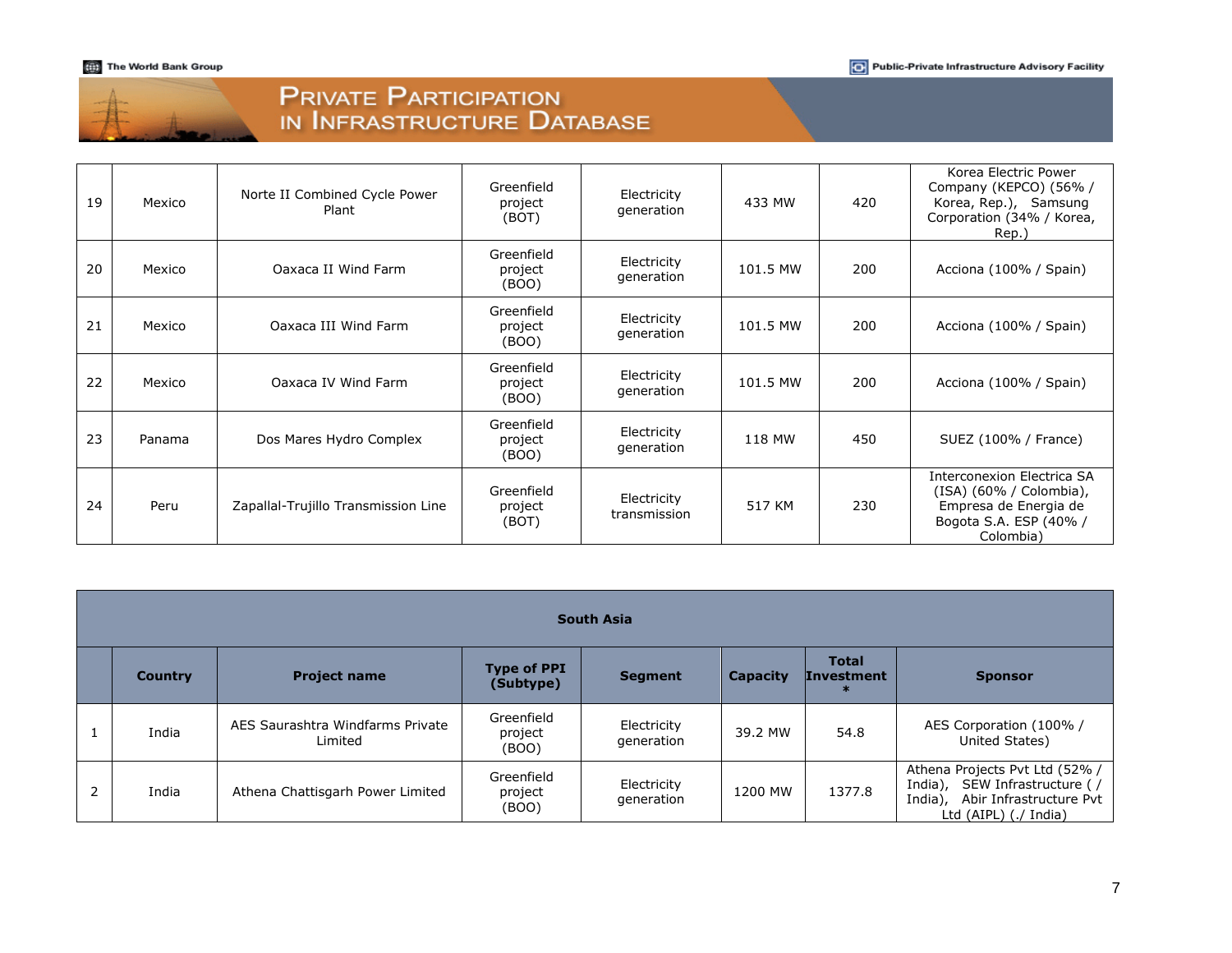| <b>PRIVATE PARTICIPATION</b> |
|------------------------------|
| IN INFRASTRUCTURE DATABASE   |

| 3              | India | CLP Andhra Lake Wind Farm                               | Greenfield<br>project<br>(BOO) | Electricity<br>generation | 113.6 MW | 138.2  | China Light and Power Ltd.<br>(100% / Hong Kong, China)                                                    |
|----------------|-------|---------------------------------------------------------|--------------------------------|---------------------------|----------|--------|------------------------------------------------------------------------------------------------------------|
| 4              | India | DB Power Limited (Chattisgarh)                          | Greenfield<br>project<br>(BOO) | Electricity<br>generation | 600 MW   | 737.8  | Dainik Bhaskar Group (100% /<br>India)                                                                     |
| 5              | India | Dheeru Powergen Limited<br>(Chattisgarh)                | Greenfield<br>project<br>(BOO) | Electricity<br>generation | 1050 MW  | 1283.5 | Infrastructure Development<br>Finance Company Ltd (IDFC)<br>(74% / India), Ranhill Bhd<br>(26% / Malaysia) |
| 6              | India | GP Wind (Jangi) Private Limited                         | Greenfield<br>project<br>(BOO) | Electricity<br>generation | 91.8 MW  | 152    | Genting Group (100% /<br>Malaysia)                                                                         |
| $\overline{7}$ | India | Ind Barath Power (Madras) Limited                       | Greenfield<br>project<br>(BOO) | Electricity<br>generation | 660 MW   | 798.9  | Ind-Barath Power Infra Private<br>Ltd (100% / India)                                                       |
| 8              | India | LANCO Kondapalli Power Private<br>Limited (Phase-III)   | Greenfield<br>project<br>(BOO) | Electricity<br>generation | 742 MW   | 580    | Lanco Group (100% / India)                                                                                 |
| 9              | India | Moser Baer Projects Private Limited<br>(Madhya Pradesh) | Greenfield<br>project<br>(BOO) | Electricity<br>generation | 1200 MW  | 1386.7 | Moser Baer India Limited<br>(100% / India)                                                                 |
| 10             | India | Om Power Corporation Limited                            | Greenfield<br>project<br>(BOT) | Electricity<br>generation | 15 MW    | 9.2    | Om Power Corporation Limited                                                                               |
| 11             | India | Simran Wind Project Private Limited                     | Greenfield<br>project<br>(BOO) | Electricity<br>generation | 101.4 MW | 133.3  | Techno Electric And<br>Engineering Company Ltd<br>(100% / India)                                           |
| 12             | India | Tangnu Romai Power Generation<br>Private Limited        | Greenfield<br>project<br>(BOT) | Electricity<br>generation | 50 MW    | 71.1   | NSL Renewable Power Private<br>Limited (100% / India)                                                      |
| 13             | India | Torrent Energy Limited (Dahej)                          | Greenfield<br>project<br>(BOO) | Electricity<br>generation | 1200 MW  | 1251.7 | Torrent Group (100% / India)                                                                               |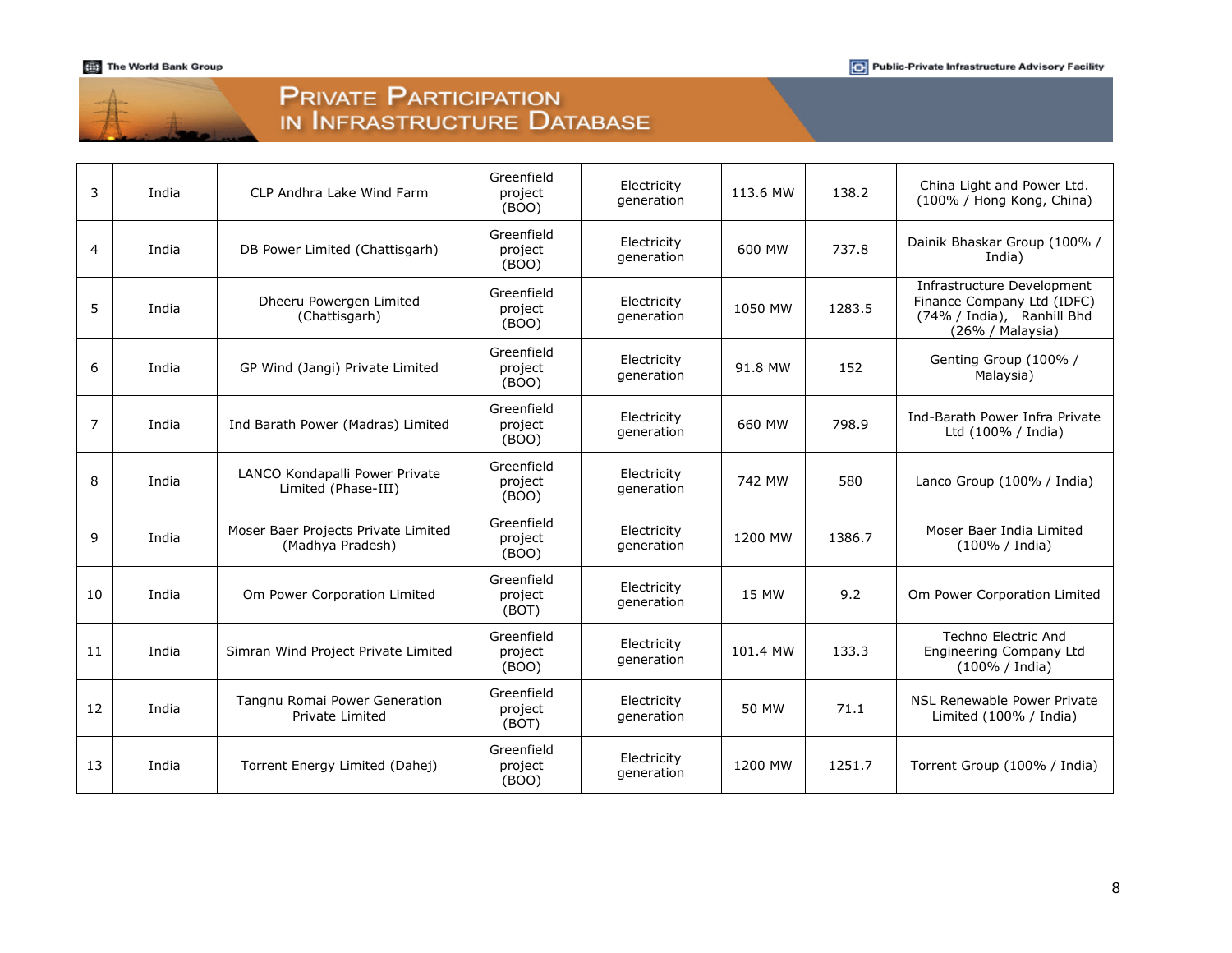| $-1$ |  |
|------|--|
|      |  |
|      |  |
|      |  |

# Private Participation<br>in Infrastructure Database

| 14 | India    | <b>UNOSUGEN Gas Power Plant</b>                        | Greenfield<br>project<br>(BOO) | Electricity<br>generation   | 382.5 MW     | 407.3 | Torrent Group (100% / India)                     |
|----|----------|--------------------------------------------------------|--------------------------------|-----------------------------|--------------|-------|--------------------------------------------------|
| 15 | India    | Adani Power Limited - Kutch Solar<br>Project           | Greenfield<br>project<br>(BOO) | Electricity<br>generation   | 40 MW        | 150.2 | Adani Group (100% / India)                       |
| 16 | India    | Comet Power Private Limited -<br>Jodhpur Solar Project | Greenfield<br>project<br>(BOO) | Electricity<br>generation   | 5 MW         | 19.1  | Videcon Group (100% / India)                     |
| 17 | India    | Integrated Coal Mining Limited-<br>Kutch Solar Project | Greenfield<br>project<br>(BOO) | Electricity<br>generation   | 9 MW         | 26.7  | RPG Enterprises (100% / India)                   |
| 18 | India    | Louroux Bio Energies Limited -<br>Rajkot Solar Project | Greenfield<br>project<br>(BOO) | Electricity<br>generation   | <b>25 MW</b> | 31.3  | Ajanta Pharama Company<br>Limited (100% / India) |
| 19 | India    | AES Solar Private Limited - Jodhpur<br>Solar Project   | Greenfield<br>project<br>(BOO) | Electricity<br>generation   | 5 MW         | 19.4  | AES Corporation (100% /<br>United States)        |
| 20 | India    | Videocon Industries Limited -<br>Warora Solar Project  | Greenfield<br>project<br>(BOO) | Electricity<br>generation   | 5 MW         | 18.9  | Videcon Group (100% / India)                     |
| 21 | India    | East North Interconnection<br>Company Limited          | Greenfield<br>project<br>(BOT) | Electricity<br>transmission | 454 KM       | 222.1 | Vedanta Resources Plc (100% /<br>United Kingdom) |
| 22 | Pakistan | UCH-II Power (Private) Limited                         | Greenfield<br>project<br>(BOO) | Electricity<br>generation   | 404 MW       | 500   | International Power (75% /<br>United Kingdom)    |